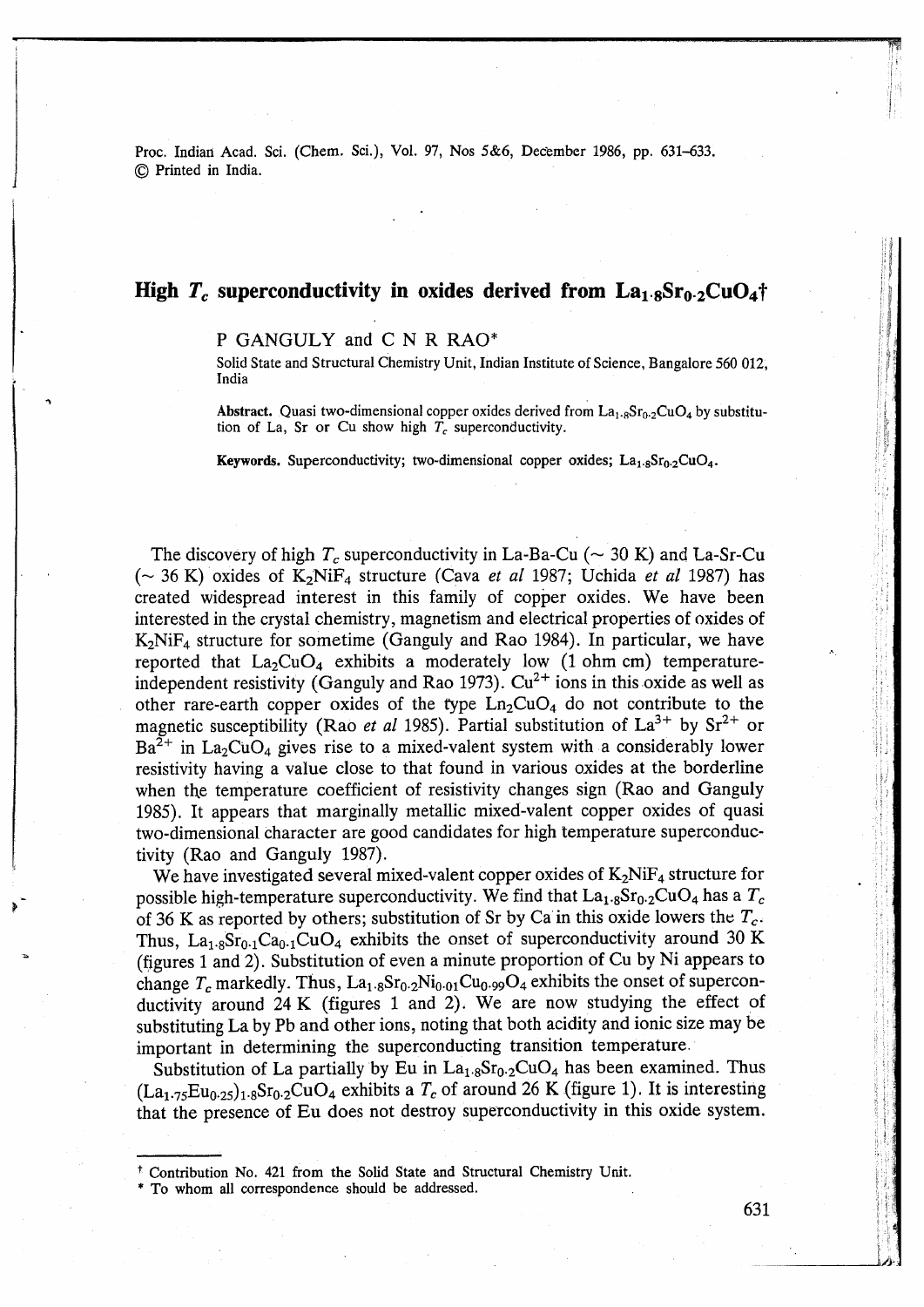

Figure 1. Resistivity data of copper oxides of K<sub>2</sub>NiF<sub>4</sub> structure exhibiting superconduct**ing transitions.** 



**Figure 2.** DC magnetic susceptibility ( $\times 10^6$ ) data of copper oxides of K<sub>2</sub>NiF<sub>4</sub> struc**ture exhibiting superconducting transitions.** 

632